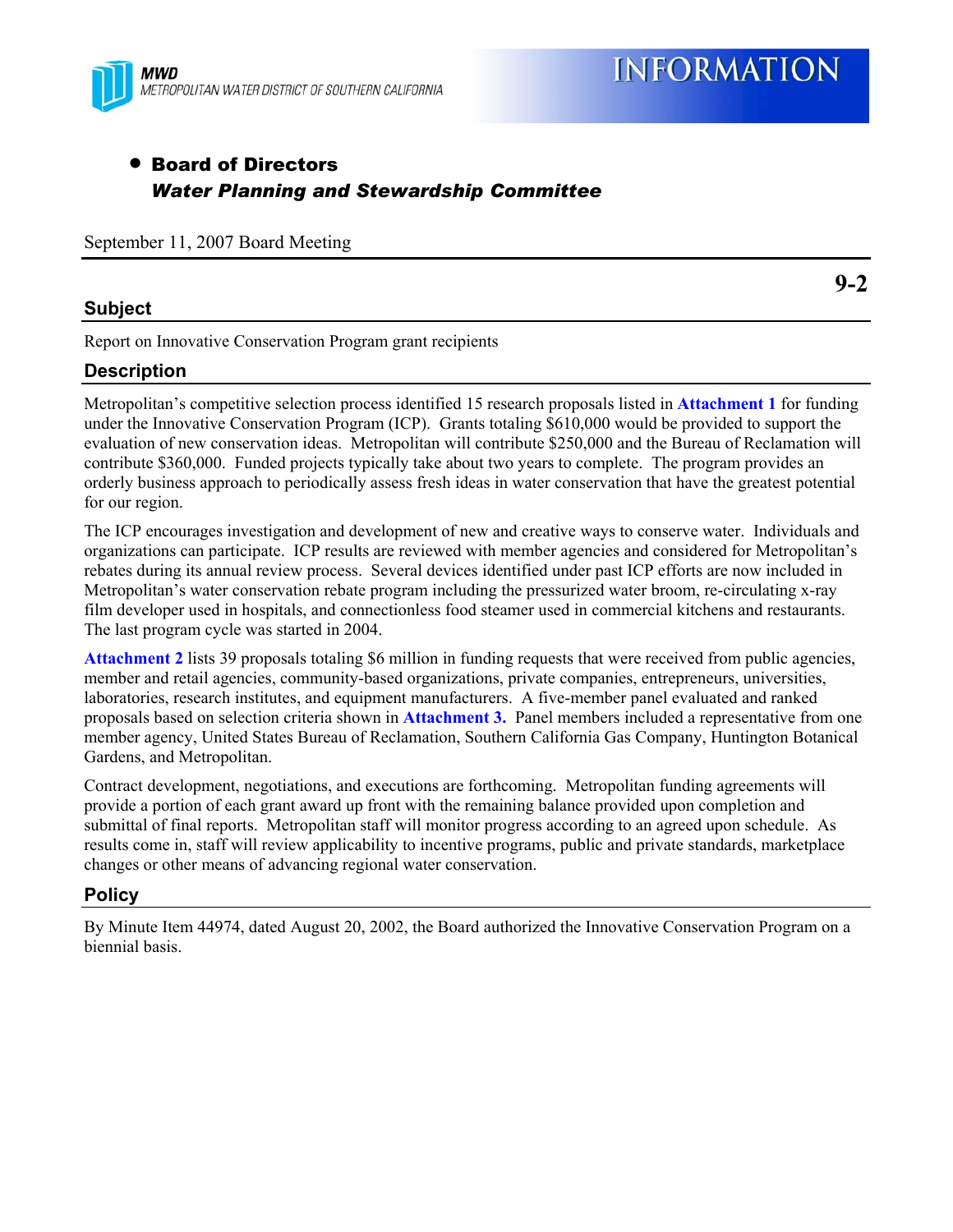#### **Fiscal Impact**

\$250,000 from budgeted funds \$360,000 from U.S. Bureau of Reclamation Grant funding

8/20/2007 *Grace Chan Date* 

*for Stephen N. Arakawa Manager, Water Resource Management* 

8/23/2007 *Jeffrey Kightlinger General Manager Date* 

**Attachment 1 – Innovative Conservation Program/Selected Projects Attachment 2 – Innovative Conservation Program/Project Proposals Received Attachment 3 – Innovative Conservation Program Selection Criteria** 

BLA #5466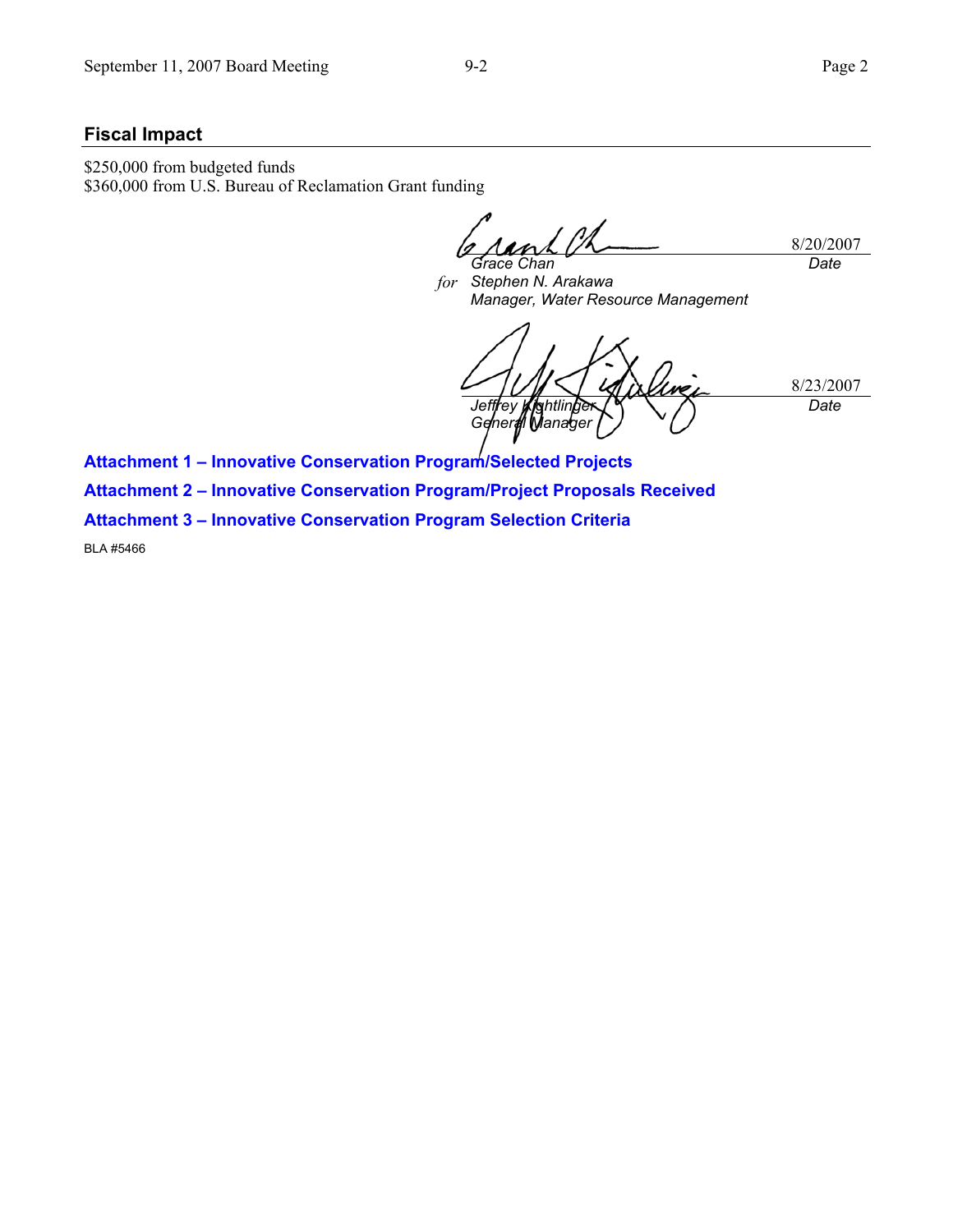## **Innovative Conservation Program**

## **Selected Projects**

| Organization                          | Project                                                                                                                                                               |
|---------------------------------------|-----------------------------------------------------------------------------------------------------------------------------------------------------------------------|
|                                       | <b>Water Savings in Disadvantaged Communities</b>                                                                                                                     |
| Central Basin MWD                     | Measure water saving from installing high-efficiency toilets (HETs) in<br>multi-family dwellings in disadvantaged communities.                                        |
| ConservCo Water                       | <b>Faucet Washer Retrofit Program</b>                                                                                                                                 |
| Conservation Products, LLC            | Measure water savings from leak reduction of new faucet valve technology.                                                                                             |
|                                       | Water Leak Detection & Stoppage in Automatic Sprinkler Systems                                                                                                        |
| <b>DC</b> Instruments                 | Measure water savings of controller system that detects water leaks.                                                                                                  |
|                                       | Aminoplast Resin Foam as Water Saving Soil Amendment & Agent to<br><b>Improve Soil Structure</b>                                                                      |
| Fytogreen Pacific, Inc                | Measure water savings of soil amendment to reduce water and fertilizer<br>usage in residential and commercial turf.                                                   |
|                                       | <b>Industrial Water Reclamation System Demonstration Program</b>                                                                                                      |
|                                       | Global Energy Partners, LLC Document water savings associated with the use of technology that captures<br>and condenses moisture from boiler exhaust gases for reuse. |
| <b>Inland Empire Utilities</b>        | <b>Groundwater Infiltration Using Porous Concrete</b>                                                                                                                 |
| Agency                                | Estimate on-site and basin-wide water conservation and supply benefits of<br>using porous concrete.                                                                   |
|                                       | <b>ET Public Data via Web Services Project - Phase II</b>                                                                                                             |
| <b>Irvine Ranch Water District</b>    | Evaluate the viability of a standardized public Evapotransporation (ET) data<br>daily report to guide various water-based irrigation controllers.                     |
|                                       | <b>Conservation Potential of Commercial Blender Rinsing Devices</b>                                                                                                   |
| Long Beach Water<br>Department        | Measure water savings of new technology for cleaning commercial retail<br>food blenders.                                                                              |
|                                       | <b>Orange County Stormwater Infiltration Retrofit Pilot Program</b>                                                                                                   |
| <b>Orange County Coast</b><br>Keepers | Measure reduced residential irrigation requirement resulting from retrofit of<br>selected sites with technologies to capture runoff.                                  |
|                                       | <b>On-Site Grey Water Purification</b>                                                                                                                                |
| Perpetual Water Ltd.                  | Measure water savings and cost of domestic grey water purification<br>technology.                                                                                     |
| Pomerado Hospital                     | <b>Evaluate Water Savings Potential of Landscape Irrigation with</b><br><b>Blowdown Water from Cooling System</b>                                                     |
|                                       | Measure water savings associated with use of treated cooling tower<br>wastewater for irrigating landscape.                                                            |
|                                       | No More Geysers -- Sweetwater School District Demonstration Project                                                                                                   |
| Slingshot LLC                         | Measure water savings and effectiveness of auto shut-off sprinkler risers<br>that detect broken heads.                                                                |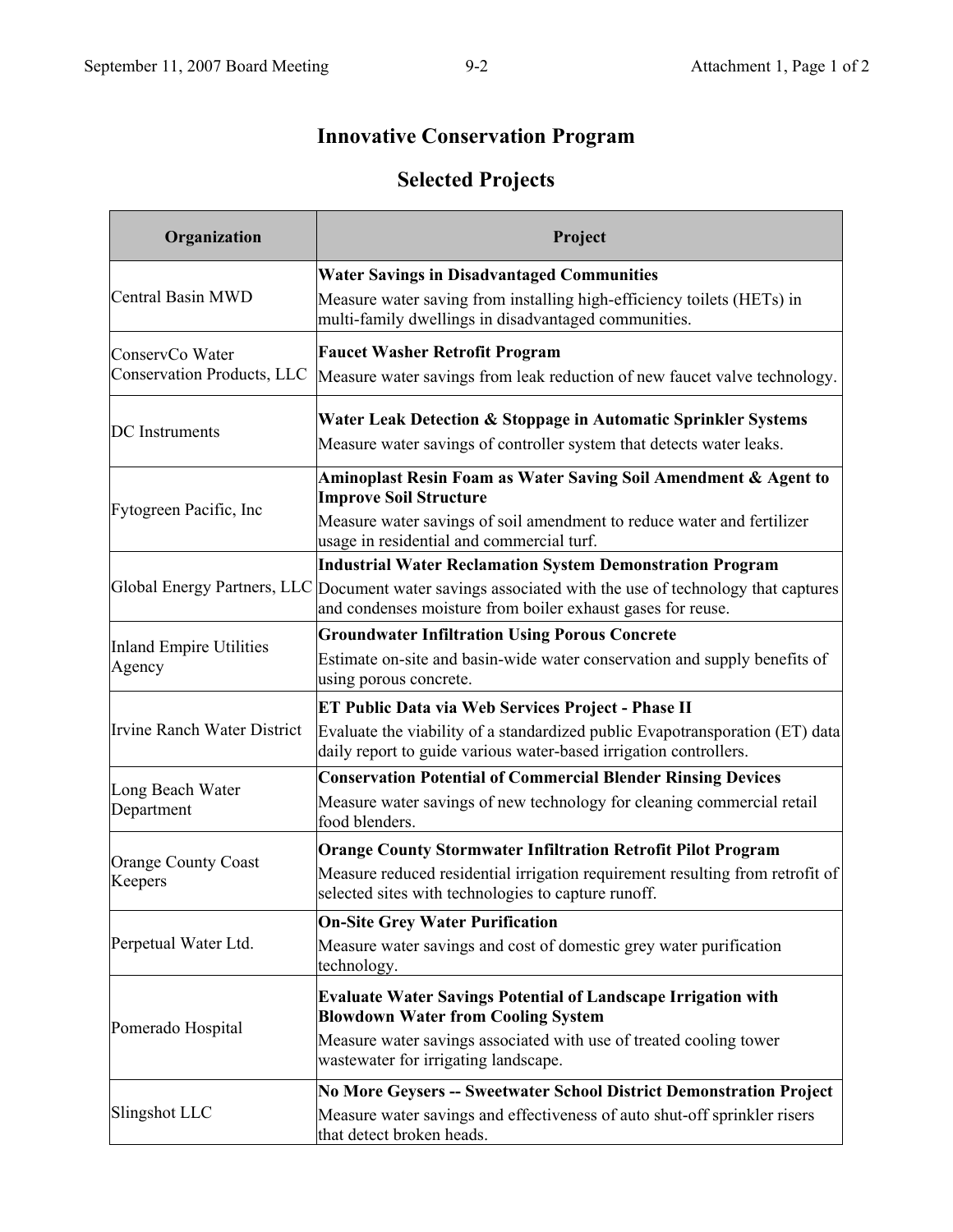| Organization             | Project                                                                                                            |
|--------------------------|--------------------------------------------------------------------------------------------------------------------|
|                          | <b>Water Savings Potential of Automatic Faucets</b>                                                                |
| TOTO USA, Inc.           | Measure water savings of automatic auto-close faucets in commercial<br>setting.                                    |
| WaterSaver Technologies, | The AQUSTM - Innovative, Small Scale Water Reuse System for<br><b>Flushing Toilets</b>                             |
| <b>LLC</b>               | Measure water savings through the installation of system that recycles<br>domestic sink water for toilet flushing. |
| <b>West Basin MWD</b>    | Complete Restroom Retrofit Monitoring Program                                                                      |
|                          | Install a variety of plumbing fixtures to document real-world water savings<br>in commercial restrooms.            |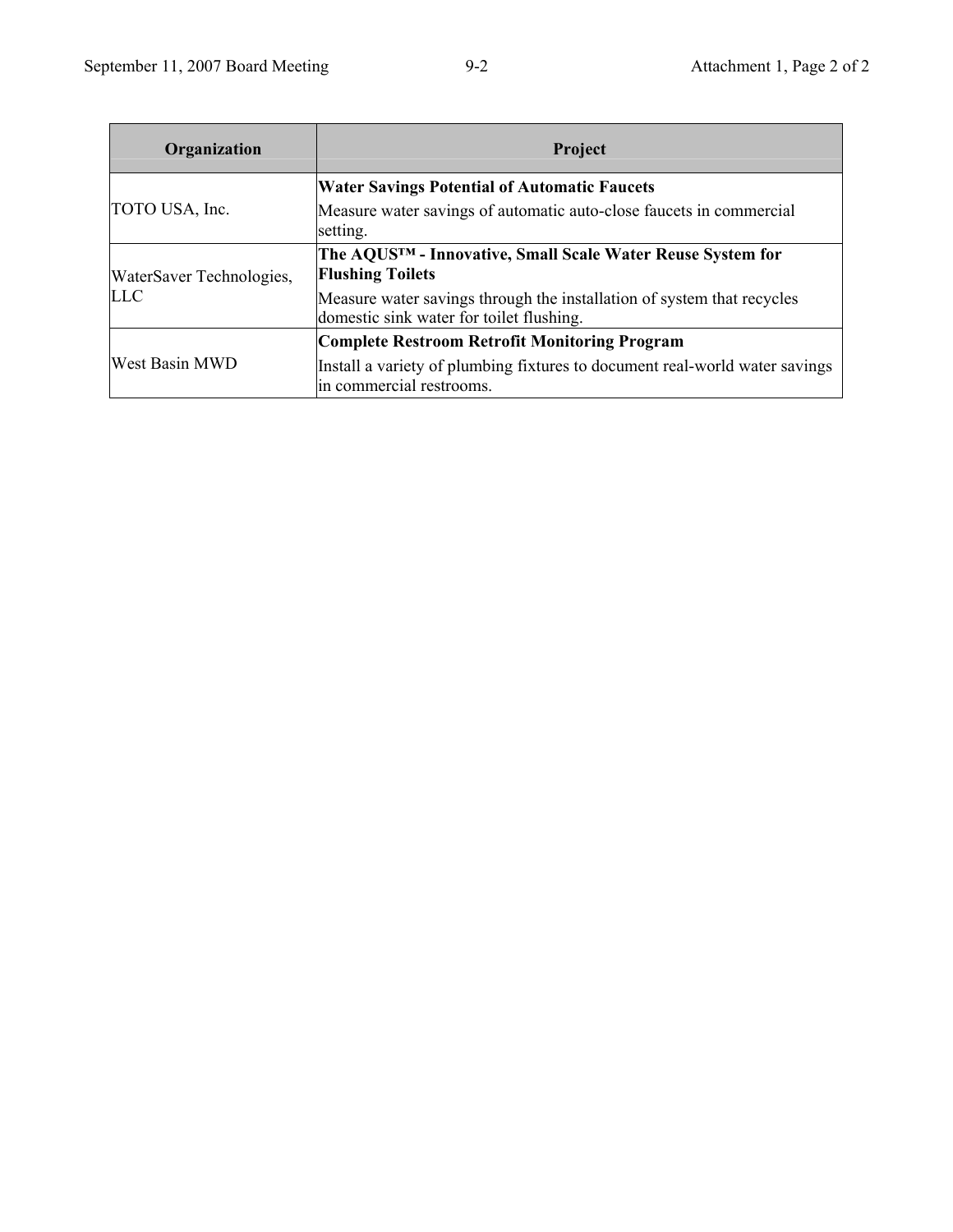# **Innovative Conservation Program Project Proposals Received**

|                | <b>Submitted by:</b>                                 | <b>Project Title</b>                                                                                               |
|----------------|------------------------------------------------------|--------------------------------------------------------------------------------------------------------------------|
| 1              | <b>DC</b> Instruments                                | Water Leak Detection & Stoppage in Automatic Sprinkler Systems                                                     |
| $\overline{2}$ |                                                      | Global Energy Partners, LLC Industrial Water Reclamation System Demonstration Program                              |
| 3              | Garden Promise Company,<br>Inc.                      | Evaluating Irrigation System Water Savings & Other Benefits Using GPC<br>Patented Liquid Organic Fertilizer Method |
| 4              | ET Water Systems, LLC                                | Optimizing Conservation Via Web-Based Integration of Three Leading<br><b>Irrigation Technologies</b>               |
| 5              | Long Beach Water<br>Department                       | <b>Conservation Potential of Commercial Blender Rinsing Devices</b>                                                |
| 6              | Digital Map Products                                 | Meter-Level Landscape Area Measurements for BMP5                                                                   |
| 7              | Pomerado Hospital                                    | Evaluating the Water Savings Potential of Landscape Irrigation with<br>Blowdown Water from Cooling System          |
| 8              | Southwest Water Solutions,<br>LLC d/b/a Aquaverde    | Aquaverde Cycle Residential Graywater Irrigation System                                                            |
| 9              | <b>SIRF Systems, LLC</b>                             | Scientific Evaluation of Water Energy & Energy Savings for SIRF<br><b>System In Landscaping</b>                    |
| 10             | Earthquake SOLUTIONS                                 | "Portable Relief"                                                                                                  |
| 11             | Alpine Automation, Inc.                              | "A Practical Approach to Water Conservation Utilizing Soil Moisture<br>Sensing"                                    |
| 12             | Gerald W. Miller                                     | Handless Automatic Water Flow Control (HAWFCO)                                                                     |
| 13             | Auto Trap                                            | Kitchen Faucet Control System - Door Operated                                                                      |
| 14             | Rancho California WD & JV<br>Manufacturing, Inc.     | Watermiser Faucet Flow Control Pilot Project                                                                       |
| 15             | WaterSaver Technologies,<br>LLC                      | The AQUS™ - Innovative, Small Scale Water Reuse System for Flushing<br>Toilets                                     |
| 16             | Lieventum USA                                        | Simply Save Faucet H2O                                                                                             |
| 17             | <b>Intergy Corporation</b>                           | Innovative Water and Energy Savers Program (IWESP)                                                                 |
| 18             | ConservCo Water<br><b>Conservation Products, LLC</b> | <b>Faucet Washer Retrofit Program</b>                                                                              |
| 19             | Sentinel Hydrosolutions,<br>LLC                      | The W.A.A.L.D.O. Project<br>Water Accountability and Leak Defense Operation)                                       |
| 20             | <b>Orange County Coast</b><br>Keepers                | Orange County Stormwater Infiltration Retrofit Pilot Program                                                       |
| 21             | The Air to Water Company<br>(ATWC)                   | Mobil Energy Response Vehicle (MERV)                                                                               |
| 22             | Tony Adams                                           | <b>Sprinkler Monitoring Device</b>                                                                                 |
| 23             | <b>EZ-FLO Fertilizing System</b>                     | EZ-FLO Water & Energy Conservation -- Landscape Management<br>Program                                              |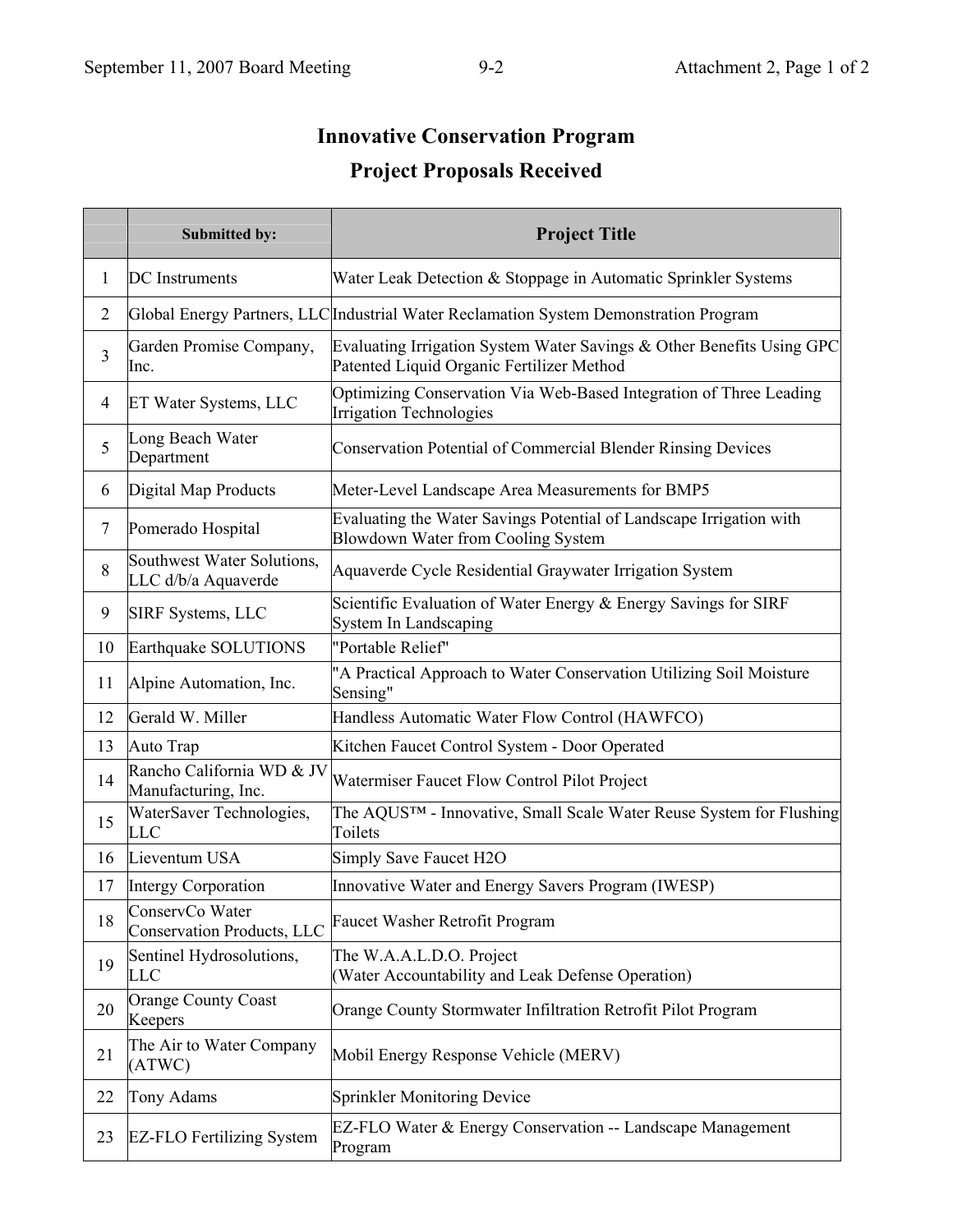|    | Submitted by:                                              | <b>Project Title</b>                                                                                                                         |
|----|------------------------------------------------------------|----------------------------------------------------------------------------------------------------------------------------------------------|
| 24 | Central Basin MWD                                          | Water Savings in Disadvantaged Communities                                                                                                   |
| 25 | Power-Tech Engineers, Inc.                                 | Electrical Energy Retrofit Project (Assessment Feasibility Study)                                                                            |
| 26 | TOTO USA, Inc.                                             | Review Water Savings Potential of Electronically Metered Faucets with a<br>20% Flow Rate Reduction from Rated Maximums w/ Auto-Close Feature |
| 27 | Perpetual Water Ltd.                                       | On Site Grey Water Purification                                                                                                              |
| 28 | Balboa Garden Products, Inc                                | The Garden I.V. SMART Feeder: Train plants to conserve water by<br>applying SMART Materials through the sprinkler system                     |
| 29 | County of San Bernardino,<br>Land Use Services Dept.       | Establishing an Innovative Approach to Enforcing & Monitoring<br>Landscaping Standards Compliance with Regional Inter-Agency<br>Cooperation  |
| 30 | <b>Irvine Ranch Water District</b>                         | ET Public Data via Web Services Project Phase II                                                                                             |
| 31 | Valvette, Inc. dba Valvette<br><b>Systems</b>              | LittleValve Irrigation Products                                                                                                              |
| 32 | Fytogreen Pacific, Inc.                                    | The Effectiveness of Aminoplast Resin Foam as Water Saving Soil<br>Amendment & Agent to Improve Soil Structure                               |
| 33 | Slingshot LLC                                              | No More Geysers -- Sweetwater School District Demonstration Project                                                                          |
| 34 | Rancho California WD &<br>HydroPoint Data Systems,<br>Inc. | Using Public Policy and Advanced Technology to Create an Accelerated<br>Sustainable Landscape Conservation Program                           |
| 35 | <b>West Basin MWD</b>                                      | Complete Restroom Retrofit Monitoring Program                                                                                                |
| 36 | Aqua Trap Corporation                                      | Aqua Trap Service                                                                                                                            |
| 37 | Shepherd of the Valley<br>Lutheran Church and School       | Shepherd of the Valley Lutheran Church and School's Field of Dreams                                                                          |
| 38 | DigAbode, Inc.                                             | MyWaterUse                                                                                                                                   |
| 39 | Inland Empire UA                                           | Groundwater Infiltration Using Porous Concrete: Implementation of a<br>Pilot Incentive Rebate Program                                        |